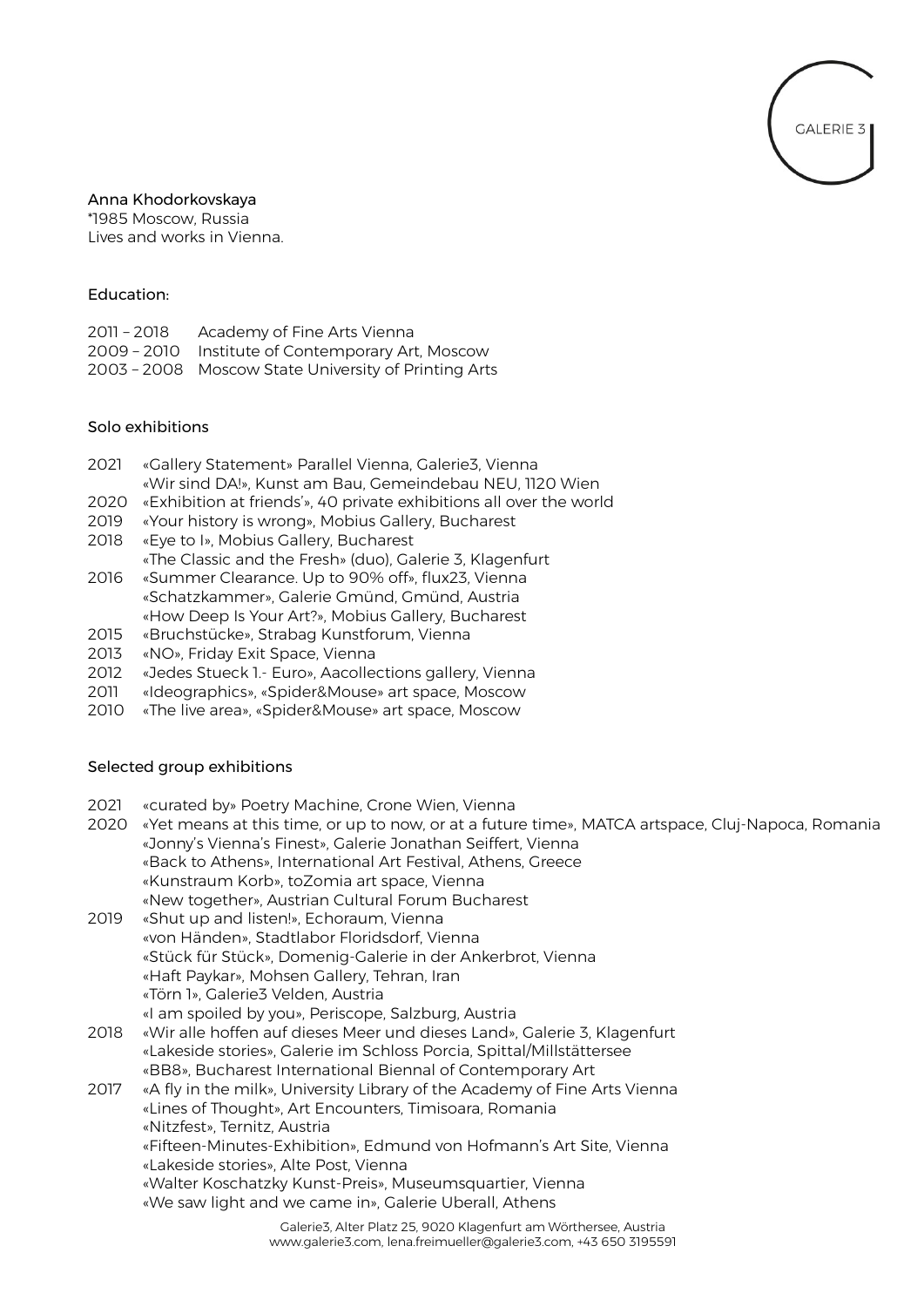

2017 «L'emozione dei COLORI nell'arte», Gallerie Civica d'Arte Moderna e Contemporanea, Turin, Italy «Where we met», Palmenhaus Schönbrunn, Vienna «A constant Condition of Emergency», :Basegallery, Athens «ON TOUR», Young Association of Modern Art, Milan-Turin «The GRAND TOUR Show», Gallery Kvaka 22, Belgrade, Serbia «Marzipan und Wäscheleine», Academy of Fine Arts Vienna «David Mase: Habitat», Galerie3, Klagenfurt

2016 «We gave our best, now the rest is up to the hope chest», PENELOPE, New York; Austrian Cultural Forum Washington DC/ Eastside International, Los Angeles; Galerie Im Ersten, Vienna «Positionen», Galerie Artemons Contemporary, Carinthia , Austria «Hands on», Bäckerstrasse 4. Platform for young art, Vienna

- 2015 «Open Systems», Garage Museum of Contemporary Art, Moscow «ArtMart», Künstlerhaus, Vienna, Austria «Figur | Struktur», RLB Kunstbrücke Innsbruck, Austria «#viennaintransylvania», Atelier Patru, Cluj-Napoca, Romania «Artistic communities in Moscow», Museum of Moscow, Moscow «KOLLEKTIVE HANDARBEIT», Lust Gallery, Vienna, Austria «ECUMENA», Atelier Suterena, Vienna, Austria «ex-change: risk», House of Cyprus, Athens «B-movie Salon», Bogorodskoe Gallery, Moscow
- 2014 «Rustle of angels», Electromuseum, Moscow «first emerald, then sapphire, then black », Semperdepot, Vienna «Art Stream Shop @ UBIK», UBIK, Vienna «SAY IT. RU> vol.2», Vienna «Strabag Artaward 2014», Strabag Kunstforum, Vienna «Jedes Stück 1 Euro», Lust Galerie, Vienna «Jung sein – ein riskanter Zustand», artP.kunstverein, Perchtoldsdorf
- 2013 «Art Stream Shop @ Art Moscow», Moscow «V\_kunst festival», Frankfurt am Main «C'est la Vie», Vienna-Yekaterinburg «Werk im Werk VI», AU Gallery, Vienna «Gute Aussichten», Gaudens Pedit gallery, Lienz
- 2012 «Are you a legitimate artist?», Friday Exit space, Vienna. «Barabarians», Moscow biennale of Young Art, Fabrica, Moscow «WAKE / POMINKI / LEICHENSCHMAUS», Vienna
- 2011 «55/3», Artplay, Moscow «Usyadusya», Fabrica, Moscow «Russian cosmism», Gallery «Agency Art.ru», Moscow «Poor Nastya», Moscow
- 2010 «Personal», Vostochnaya gallery, Moscow «Transformation». Young Art Independent Festival, Moscow «Not far – close», Central House of Artists, Moscow

# Awards, Residencies

Award of recognition for diploma work. Academy of Fine Arts Vienna 2018 SoART Millstättersee – Artist in residence 2016 Project Space Albrechtsfeld – Artist in residence 2015 Strabag Artaward International – Award winner 2014 Hotel Obir Reception – Artist in residence 2013